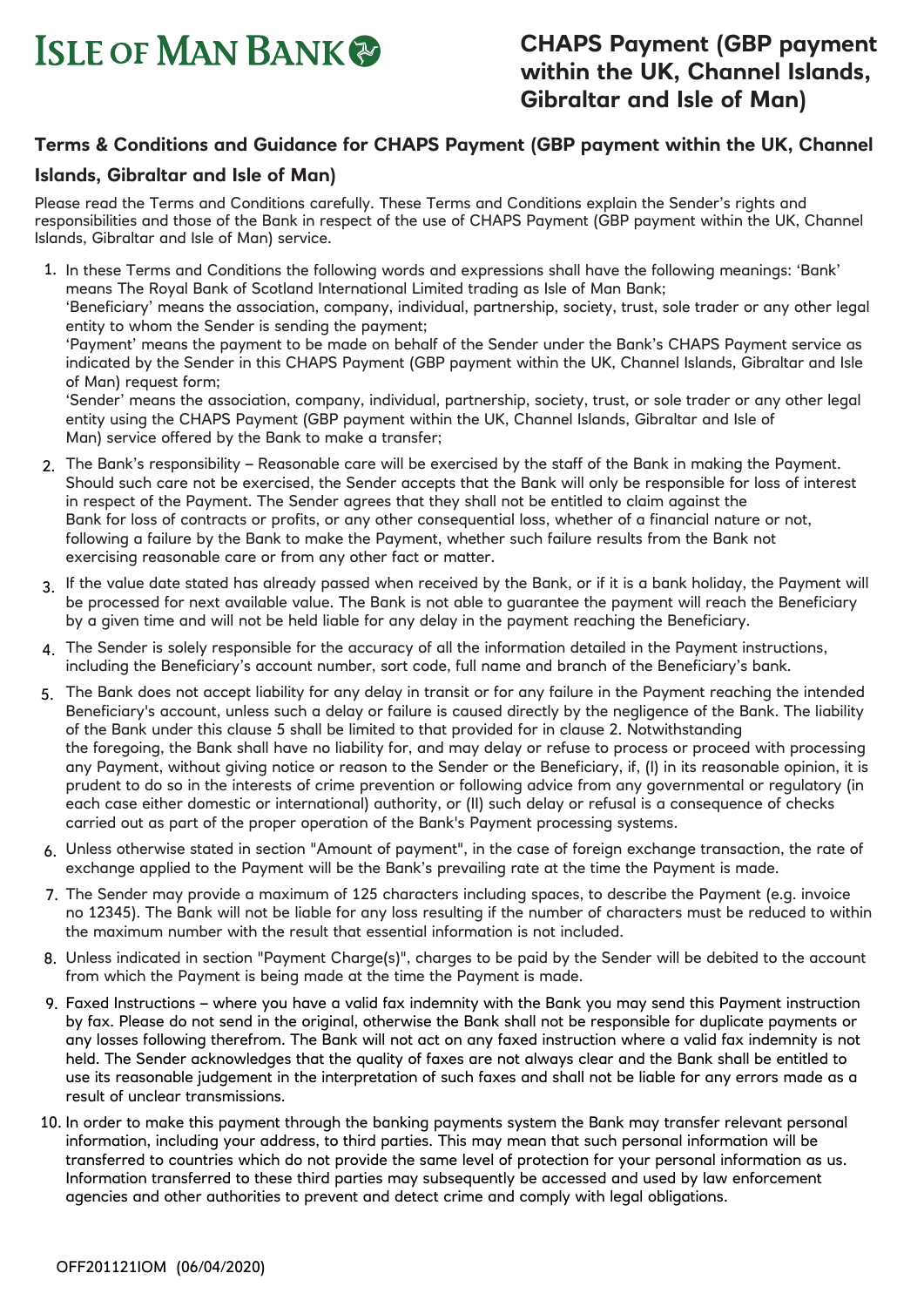# **When to complete the CHAPS Payment (GBP payment within the UK, Channel Islands, Gibraltar and Isle of Man) form**

Use this form when you need to send domestic GBP payment within the UK, Channel Islands, Gibraltar and Isle of Man. Used to transfer sterling to other bank accounts in the United Kingdom, Channel Islands, Gibraltar and Isle of Man.

You are able to send these transfers from currency accounts.

## **How to complete the CHAPS Payment (GBP payment within the UK, Channel Islands, Gibraltar and Isle of Man) form**

#### **Signal number (if used)**

• **If you have a signal number, please quote it in the space provided**

#### **Value Date**

- Please input today's date if you want us to send the payment at the first available time after receiving your instruction
- If the payment needs to be sent on a certain date in the future (e.g. if you are debiting a fixed deposit on it's maturity date) – you must ensure that there are sufficient funds in your account at that time to meet the request. If there are insufficient funds the Bank has the right to refuse the payment due to lack of funds.

#### **Section – Details of account to be debited**

- Please complete this section with the details of the account from which you will be sending the payment
- You are able to provide a reference (max 15 characters) that will appear on your statement, which can make it easier to identify what the item is

#### **Section – Amount of payment**

- When completing the amount of the payment, you are only required to complete one of the amount boxes depending on the currencies involved. Please do not complete both
- If there is a foreign exchange requirement, this will be met at the Bank's prevailing rate at the time that the payment is processed
- An example of how to complete this section for a more complex payment is detailed below
- You must complete the 'Currency of account to be debited' box (some of our accounts are multi-currency, so please specify which currency line to take the payment from). Failure to do so will mean a delay in your payment being made

**Example 1** – if wanting to send £5,000 from a Japanese Yen account, the form should be completed as follows:

| Currency of account to be debited                    | to be securrency                              |  |
|------------------------------------------------------|-----------------------------------------------|--|
| <b>JPY - JAPANESE YEN</b>                            | IGBP - GREAT BRITISH POUND                    |  |
| <b>EITHER</b> amount of currency above to be debited | <b>OR</b> amount of currency above to be sent |  |
| $\sim$                                               | 5 0 0 0 - 0 0                                 |  |

**Example 2** – if the payment requires an amount of 2,000,000 Japanese Yen to be sent in Sterling the form should be

completed as follows:

Currency of account to be debited Currency to be sent

JPY - JAPANESE YEN

**EITHER** amount of currency above to be debited **OR** amount of currency above to be sent

|  | 2,000,000000 |
|--|--------------|

GBP - GREAT BRITISH POUND

-0 0 , , , , -